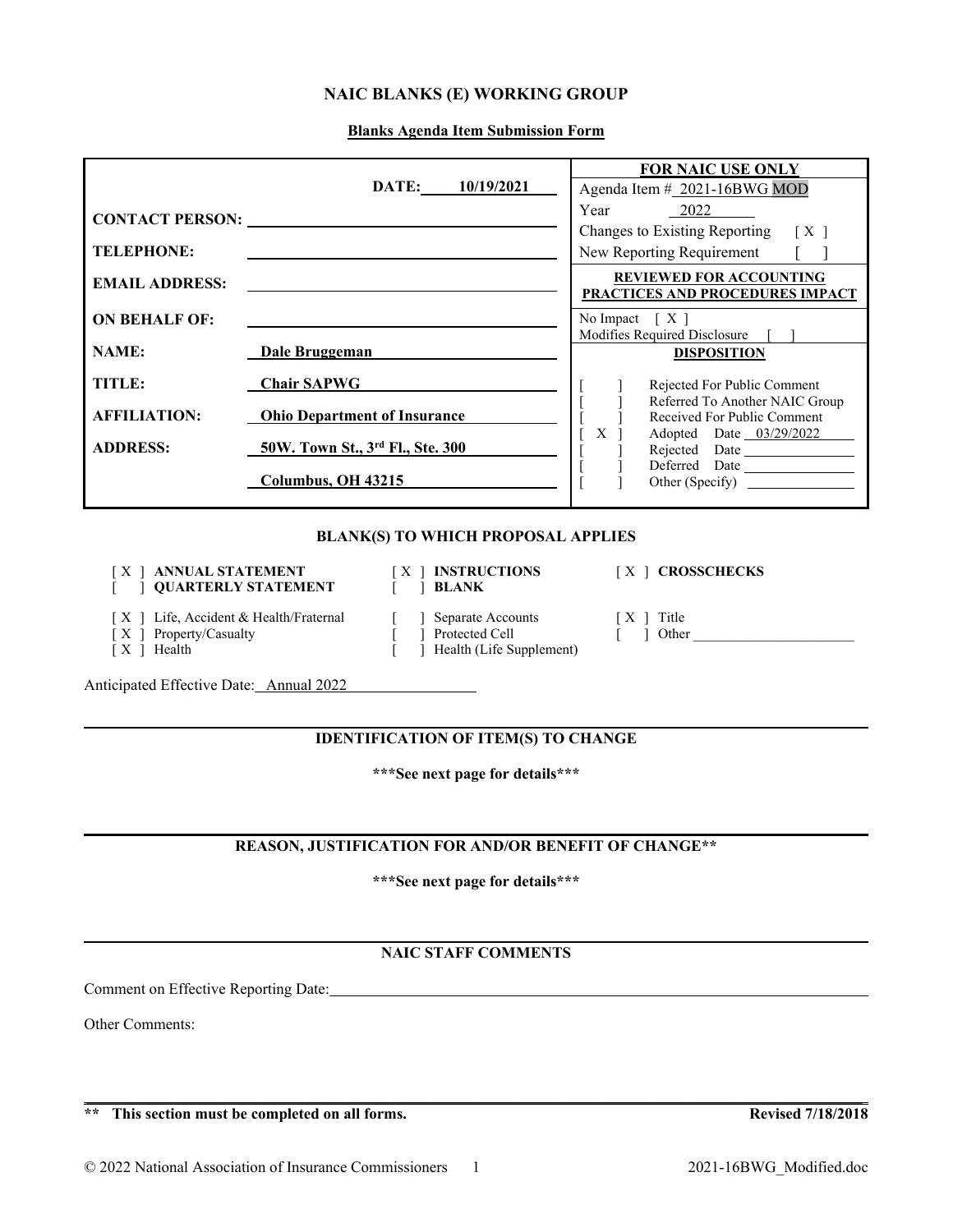#### **IDENTIFICATION OF ITEM(S) TO CHANGE**

#### **Note 9 – Income Taxes:**

- Modify the instructions for 9C to eliminate the instruction for adding additional lines for DTA and DTL components to the PDF/printed version of the notes not specifically detailed in the illustration that are greater than 5% to bring in line with the data capture element of the note that can't accommodate variable lines.
- Add formulas for calculation of total and subtotal on the illustration for 9C that are not already present.

#### **Note 15 – Leases:**

- Modify the illustrations to add a "Thereafter" line.
- Add formula for "Total" line.

#### **REASON, JUSTIFICATION FOR AND/OR BENEFIT OF CHANGE\*\***

For Note 9 – Income Taxes, address differences between the PDF reporting of Note 9C and the data capture element of the disclosure. The data capture element has a single "Other" line for DTA and DTL components where the instructions for 9C asks that additional lines be added to the illustration for additional components over 5% in the PDF document. The additional lines on the PDF were intended to be temporary to identify if there were other specific lines needed to be added based on what companies were reporting as additional lines on the PDF. With no additional items identified to be added the instruction for adding these lines is being removed. The proposal also specifically clarifies calculation of total and subtotal lines where that calculation has not already been provided for clarification.

For Note 15 – Leases, there should have been a line for aggregating the amounts for the remaining years after the five years specifically shown in the illustration. This proposal adds those lines as Line  $6 -$  Thereafter. In addition, formula for calculating the total line has been added to the illustration for clarification.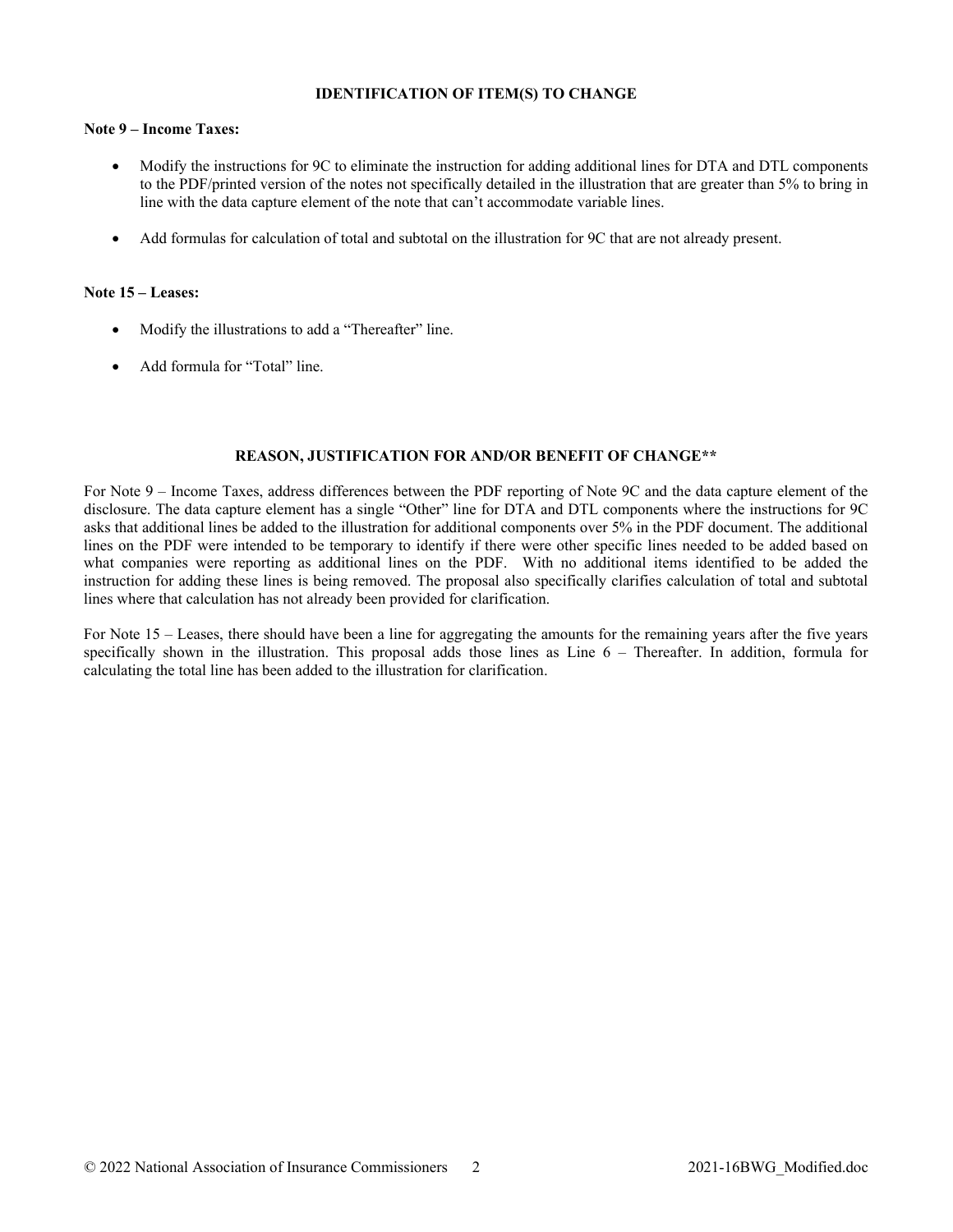#### **ANNUAL STATEMENT INSTRUCTIONS – LIFE\FRATERNAL, HEALTH, PROPERTY AND TITLE**

#### **NOTES TO FINANCIAL STATEMENTS**



- The benefits of operating loss carry forwards;
- Adjustments of a DTA or DTL for enacted changes in tax laws or rates or a change in the tax status of the reporting entity; and
- Adjustments to gross deferred tax assets because of a change in circumstances that causes a change in judgment about the realizability of the related deferred tax asset, and the reason for the adjustment and change in judgment.
- NOTE: The illustration below for this disclosure reflects the setup for the data capture of the electronic notes. Reporting entities should disclose those items included as "Other" (Lines 2a13, 2e4, 3a5 and 3b3) as additional lines for those items greater than 5% in the printed/PDF filing document.

**Detail Eliminated to Conserve Space**

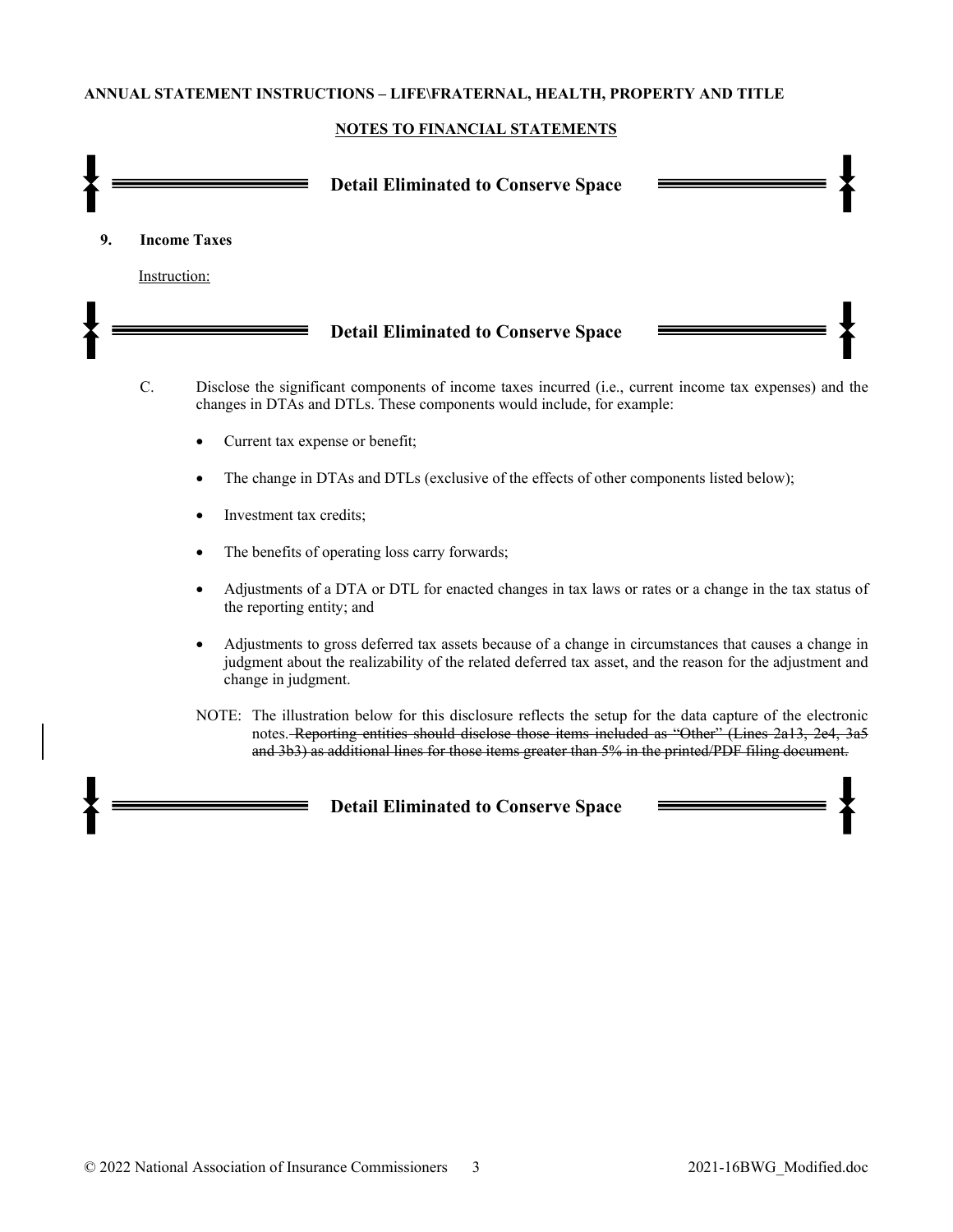#### **THIS EXACT FORMAT MUST BE USED IN THE PREPARATION OF THIS NOTE FOR THE TABLE BELOW. REPORTING ENTITIES ARE NOT PRECLUDED FROM PROVIDING CLARIFYING DISCLOSURE BEFORE OR AFTER THIS ILLUSTRATION.**

C. Current income taxes incurred consist of the following major components:

 $\mathbf{I}$ 

 $\overline{1}$ 

|    |                                                                                                                | (1)                                                                                                                                            | (2)                | (3)                                                                                                                                            |
|----|----------------------------------------------------------------------------------------------------------------|------------------------------------------------------------------------------------------------------------------------------------------------|--------------------|------------------------------------------------------------------------------------------------------------------------------------------------|
|    |                                                                                                                | 12/31/2021                                                                                                                                     | 12/31/2020         | $(Col 1-2)$<br>Change                                                                                                                          |
| 1. | Current Income Tax                                                                                             |                                                                                                                                                |                    |                                                                                                                                                |
|    | Federal<br>(a)                                                                                                 | S                                                                                                                                              | \$                 | \$                                                                                                                                             |
|    | (b)<br>Foreign<br>Subtotal (1a+1b)<br>(c)                                                                      | $\mathbb{S}% _{t}\left( t\right) \equiv\mathbb{S}_{t}\left( t\right)$<br>$\mathbb{S}$                                                          | \$<br>\$           | $\mathbb{S}$<br>S                                                                                                                              |
|    | Federal income tax on net capital gains<br>(d)                                                                 | $\mathbb{S}$                                                                                                                                   | \$                 | $\mathbb{S}$                                                                                                                                   |
|    | (e)<br>Utilization of capital loss carry-forwards                                                              | $\mathbb{S}% _{t}\left( t\right) \equiv\mathbb{S}_{t}\left( t\right)$                                                                          | \$                 | $\mathbb{S}$                                                                                                                                   |
|    | (f)<br>Other<br>(g)<br>Federal and foreign income taxes incurred $(1c+1d+1e+1f)$                               | $\mathbb{S}$<br>$\mathbb{S}% _{t}\left( t\right) \equiv\mathbb{S}_{t}\left( t\right)$                                                          | \$<br>\$           | $\mathbb{S}% _{t}\left( t\right) \equiv\mathbb{S}_{t}\left( t\right)$<br>$\mathbb{S}% _{t}\left( t\right) \equiv\mathbb{S}_{t}\left( t\right)$ |
|    |                                                                                                                | $\mathbb S$                                                                                                                                    | \$                 | \$                                                                                                                                             |
| 2  | Deferred Tax Assets:                                                                                           |                                                                                                                                                |                    |                                                                                                                                                |
|    | Ordinary<br>(a)                                                                                                |                                                                                                                                                |                    |                                                                                                                                                |
|    | (1)<br>Discounting of unpaid losses                                                                            | S                                                                                                                                              | \$                 | \$                                                                                                                                             |
|    | (2)<br>Unearned premium reserve                                                                                | $\mathbb{S}$                                                                                                                                   | \$<br>\$           | S<br>S                                                                                                                                         |
|    | (3)<br>Policyholder reserves<br>(4)<br>Investments                                                             | \$<br>$\mathbb{S}% _{t}\left( t\right) \equiv\mathbb{S}_{t}\left( t\right)$                                                                    | \$                 | $\mathbb{S}$                                                                                                                                   |
|    | (5)<br>Deferred acquisition costs                                                                              | $\mathbb{S}$                                                                                                                                   | \$                 | S                                                                                                                                              |
|    | Policyholder dividends accrual<br>(6)                                                                          | $\mathbb{S}$                                                                                                                                   | \$                 | $\mathbb{S}$                                                                                                                                   |
|    | (7)<br>Fixed assets<br>(8)                                                                                     | $\mathbb{S}% _{t}\left( t\right) \equiv\mathbb{S}_{t}\left( t\right)$<br>$\mathbb{S}% _{t}\left( t\right) \equiv\mathbb{S}_{t}\left( t\right)$ | \$<br>\$           | S<br>S                                                                                                                                         |
|    | Compensation and benefits accrual<br>(9)<br>Pension accrual                                                    | $\mathbb{S}$                                                                                                                                   | $\mathbb{S}$       | $\mathbb{S}% _{t}\left( t\right) \equiv\mathbb{S}_{t}\left( t\right)$                                                                          |
|    | (10)<br>Receivables - nonadmitted                                                                              | $\mathbb{S}$                                                                                                                                   | \$                 | S                                                                                                                                              |
|    | (11)<br>Net operating loss carry-forward                                                                       | $\mathbb{S}% _{t}\left( t\right) \equiv\mathbb{S}_{t}\left( t\right)$                                                                          | \$                 | $\mathbb{S}% _{t}\left( t\right) \equiv\mathbb{S}_{t}\left( t\right)$                                                                          |
|    | (12)<br>Tax credit carry-forward<br>(13)                                                                       | $\mathbb{S}% _{t}\left( t\right) \equiv\mathbb{S}_{t}\left( t\right)$<br>$\mathbb{S}% _{t}\left( t\right) \equiv\mathbb{S}_{t}\left( t\right)$ | \$<br>\$           | $\mathbb{S}% _{t}\left( t\right) \equiv\mathbb{S}_{t}\left( t\right)$<br>$\mathbb{S}% _{t}\left( t\right) \equiv\mathbb{S}_{t}\left( t\right)$ |
|    | Other (including items <5% of total ordinary tax assets)<br>(99)<br>Subtotal (sum of 2a1 through 2a13)         | $\mathbb{S}$                                                                                                                                   | \$                 | \$                                                                                                                                             |
|    | Statutory valuation allowance adjustment<br>(b)                                                                | S                                                                                                                                              | \$                 | \$                                                                                                                                             |
|    | Nonadmitted<br>(c)                                                                                             | $\mathbb{S}$                                                                                                                                   | \$                 | $\mathbb{S}$                                                                                                                                   |
|    | Admitted ordinary deferred tax assets $(2a99 – 2b – 2c)$<br>(d)                                                | \$                                                                                                                                             | \$                 | \$                                                                                                                                             |
|    | Capital:<br>(e)                                                                                                |                                                                                                                                                |                    |                                                                                                                                                |
|    | Investments<br>(1)                                                                                             | \$                                                                                                                                             | \$                 | \$                                                                                                                                             |
|    | (2)<br>Net capital loss carry-forward<br>(3)<br>Real estate                                                    | $\mathbb{S}% _{t}\left( t\right) \equiv\mathbb{S}_{t}\left( t\right)$<br>$\mathbb{S}% _{t}\left( t\right) \equiv\mathbb{S}_{t}\left( t\right)$ | $\mathbb{S}$<br>\$ | $\mathbb{S}% _{t}\left( t\right) \equiv\mathbb{S}_{t}\left( t\right)$<br>\$                                                                    |
|    | (4)<br>Other (including items <5% of total capital tax assets)                                                 | $\mathbb S$                                                                                                                                    | \$                 | $\mathbb S$                                                                                                                                    |
|    | (99)<br>Subtotal $(2e1+2e2+2e3+2e4)$                                                                           | $\mathbb{S}$                                                                                                                                   | \$                 | S                                                                                                                                              |
|    | (f)<br>Statutory valuation allowance adjustment<br>Nonadmitted<br>(g)                                          | S<br>$\mathbb{S}$                                                                                                                              | $\mathbb{S}$<br>\$ | S<br>$\mathbb{S}$                                                                                                                              |
|    | (h)<br>Admitted capital deferred tax assets $(2e99 – 2f – 2g)$                                                 | $\mathbb{S}% _{t}\left( t\right) \equiv\mathbb{S}_{t}\left( t\right)$                                                                          | \$                 | \$                                                                                                                                             |
|    | Admitted deferred tax assets $(2d + 2h)$<br>(i)                                                                | $\mathbb{S}% _{t}\left( t\right) \equiv\mathbb{S}_{t}\left( t\right)$                                                                          | \$                 | \$                                                                                                                                             |
|    |                                                                                                                |                                                                                                                                                |                    |                                                                                                                                                |
| 3. | Deferred Tax Liabilities:                                                                                      | s                                                                                                                                              | \$                 | \$                                                                                                                                             |
|    | (a)<br>Ordinary                                                                                                |                                                                                                                                                |                    |                                                                                                                                                |
|    | (1)<br>Investments<br>Fixed assets<br>(2)                                                                      | S<br>S                                                                                                                                         | \$<br>\$           | \$<br>$\mathbb{S}$                                                                                                                             |
|    | (3)<br>Deferred and uncollected premium                                                                        | \$                                                                                                                                             | \$                 | $\mathbb{S}$                                                                                                                                   |
|    | (4)<br>Policyholder reserves                                                                                   | $\mathbb{S}$                                                                                                                                   | \$                 | $\mathbb{S}$                                                                                                                                   |
|    | Other (including items <5% of total ordinary tax liabilities)<br>(5)<br>(99)<br>Subtotal (3a1+3a2+3a3+3a4+3a5) | S                                                                                                                                              | \$                 | \$                                                                                                                                             |
|    | (b)<br>Capital:                                                                                                |                                                                                                                                                |                    |                                                                                                                                                |
|    |                                                                                                                |                                                                                                                                                |                    |                                                                                                                                                |
|    | (1)<br>Investments<br>(2)<br>Real estate                                                                       | s<br>s<br>s                                                                                                                                    | s<br>s             | s<br>s                                                                                                                                         |
|    | Other (including items <5% of total capital tax liabilities)<br>(3)                                            |                                                                                                                                                | $\mathbb{S}$       | \$                                                                                                                                             |
|    | (99)<br>Subtotal $(3b1+3b2+3b3)$                                                                               | \$                                                                                                                                             |                    | \$                                                                                                                                             |
|    | Deferred tax liabilities $(3a99 + 3b99)$<br>(c)                                                                |                                                                                                                                                |                    |                                                                                                                                                |
| 4. | Net deferred tax assets/liabilities $(2i – 3c)$                                                                | S                                                                                                                                              | \$                 | \$                                                                                                                                             |
|    |                                                                                                                |                                                                                                                                                |                    |                                                                                                                                                |
|    |                                                                                                                |                                                                                                                                                |                    |                                                                                                                                                |
|    | <b>Detail Eliminated to Conserve Space</b>                                                                     |                                                                                                                                                |                    |                                                                                                                                                |
|    |                                                                                                                |                                                                                                                                                |                    |                                                                                                                                                |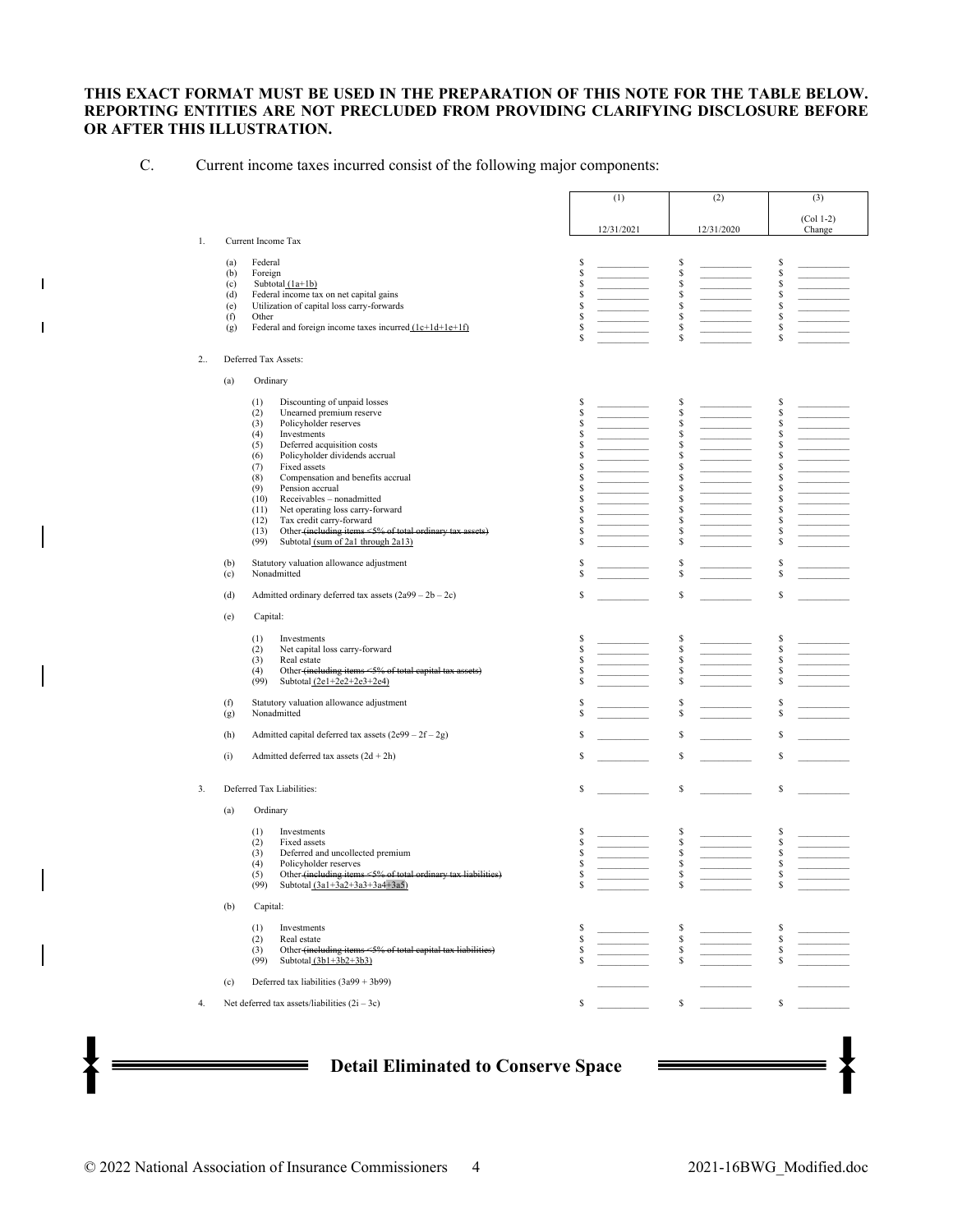#### **15. Leases**

Instruction:

A. Disclose the following items related to lessee leasing arrangements (refer to *SSAP No. 22R—Leases*):

# **Detail Eliminated to Conserve Space**

- (2) For leases having initial or remaining noncancelable lease terms in excess of one year:
	- a. Future minimum rental payments required as of the date of the latest balance sheet presented, in the aggregate and for each of the five succeeding years.
	- b. The total of minimum rentals to be received in the future under noncancelable subleases as of the date of the latest balance sheet presented.



- B. When leasing is a significant part of the lessor's business activities in terms of revenue, net income or assets, disclose the following information with respect to leases:
	- (1) For operating leases:
		- a. A general description of the lessor's leasing arrangements;
		- b. The cost and carrying amount, if different, of property on lease or held for leasing by major classes of property according to nature or function, and the amount of accumulated depreciation in total as of the date of the latest balance sheet presented;
		- c. Minimum future rentals on noncancelable leases as of the date of the latest balance sheet presented, in the aggregate and for each of the five succeeding years; and
		- d. Total contingent rentals included in income for each period for which an income statement is presented.
	- (2) For leveraged leases:
		- a. A description of the terms including the pretax income from the leveraged leases. For purposes of presenting the investment in a leveraged lease in the lessor's balance sheet, the amount of related deferred taxes shall be presented separately (from the remainder of the net investment);
		- b. Separate presentation (from each other) shall be made of pretax income from the leveraged lease, the tax effect of pretax income, and the amount of investment tax credit recognized as income during the period; and
		- c. When leveraged leasing is a significant part of the lessor's business activities in terms of revenue, net income, or assets, the components of the net investment balance in leveraged leases shall be disclosed.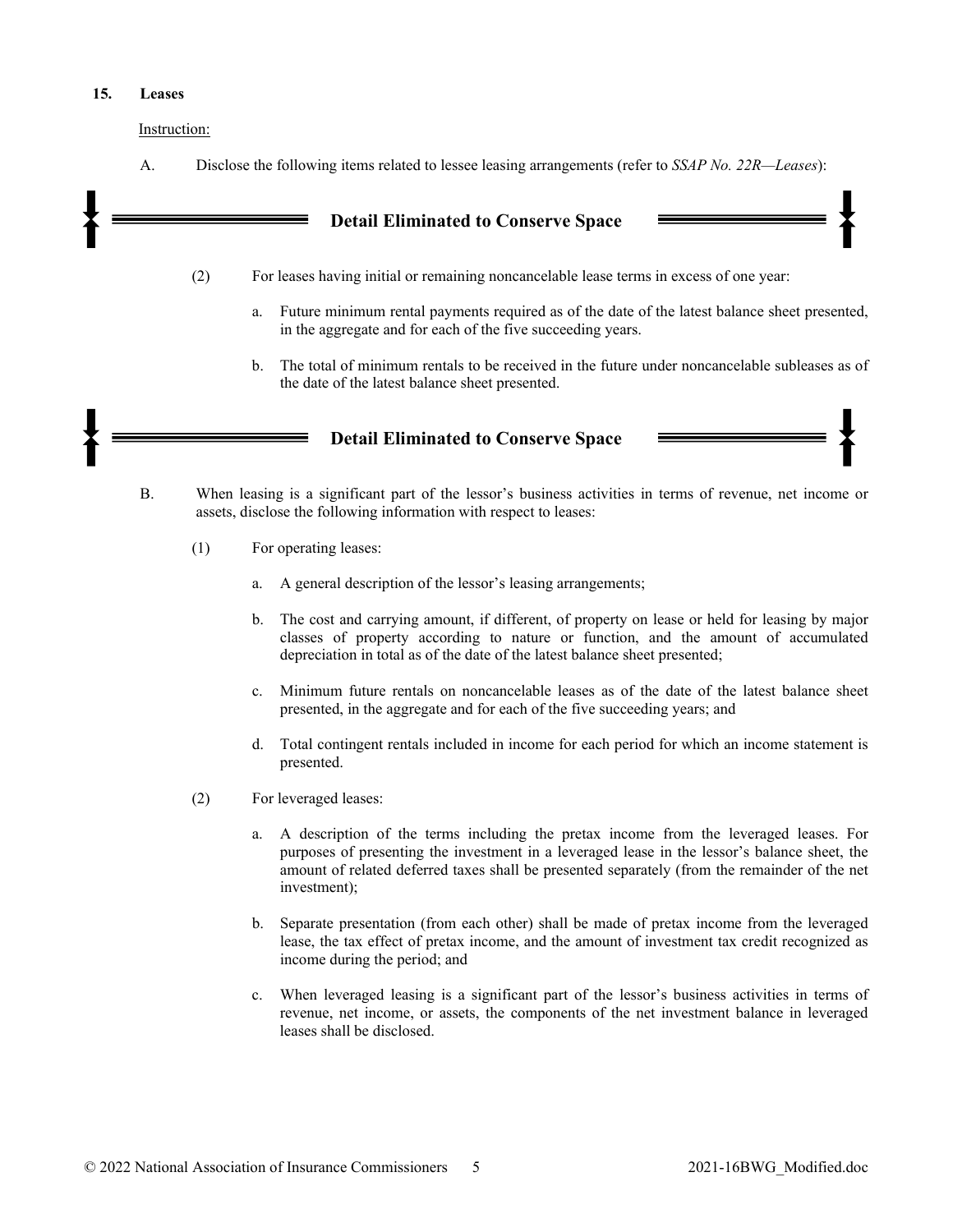Illustration:

A. Lessee Operating Lease

# **Detail Eliminated to Conserve Space**

#### **THIS EXACT FORMAT MUST BE USED IN THE PREPARATION OF THIS NOTE FOR THE TABLE BELOW. REPORTING ENTITIES ARE NOT PRECLUDED FROM PROVIDING CLARIFYING DISCLOSURE BEFORE OR AFTER THIS ILLUSTRATION.**

(2)

a. At December 31, 20  $\ldots$ , the minimum aggregate rental commitments are as follows:

|    | Year Ending                 |                         |
|----|-----------------------------|-------------------------|
|    | December 31                 | <b>Operating Leases</b> |
| 1. | 20                          |                         |
| 2. | 20                          |                         |
| 3. | 20                          |                         |
|    | 20                          |                         |
|    | 20                          |                         |
|    | Thereafter                  |                         |
|    | Total (sum of 1 through 76) |                         |

<sup>(3)</sup> The company is not involved in any material sales – leaseback transactions.

# **Detail Eliminated to Conserve Space**

#### **THIS EXACT FORMAT MUST BE USED IN THE PREPARATION OF THIS NOTE FOR THE TABLE BELOW. REPORTING ENTITIES ARE NOT PRECLUDED FROM PROVIDING CLARIFYING DISCLOSURE BEFORE OR AFTER THIS ILLUSTRATION.**

c. Future minimum lease payment receivables under noncancelable leasing arrangements as of December 31, 20 are as follows:

|    | Year Ending                 |                         |
|----|-----------------------------|-------------------------|
|    | December 31                 | <b>Operating Leases</b> |
|    | 20                          |                         |
| 2. | 20                          |                         |
| 3. | 20                          |                         |
|    | 20                          |                         |
| 5. | 20                          |                         |
|    | Thereafter                  |                         |
| 67 | Total (sum of 1 through 76) |                         |

d. Contingent rentals included in income for the years ended December 31, 20\_\_ and 20\_\_ amounted to \$ and \$ and \$ , respectively. The net investment is classified as real estate.

B. Lessor Leases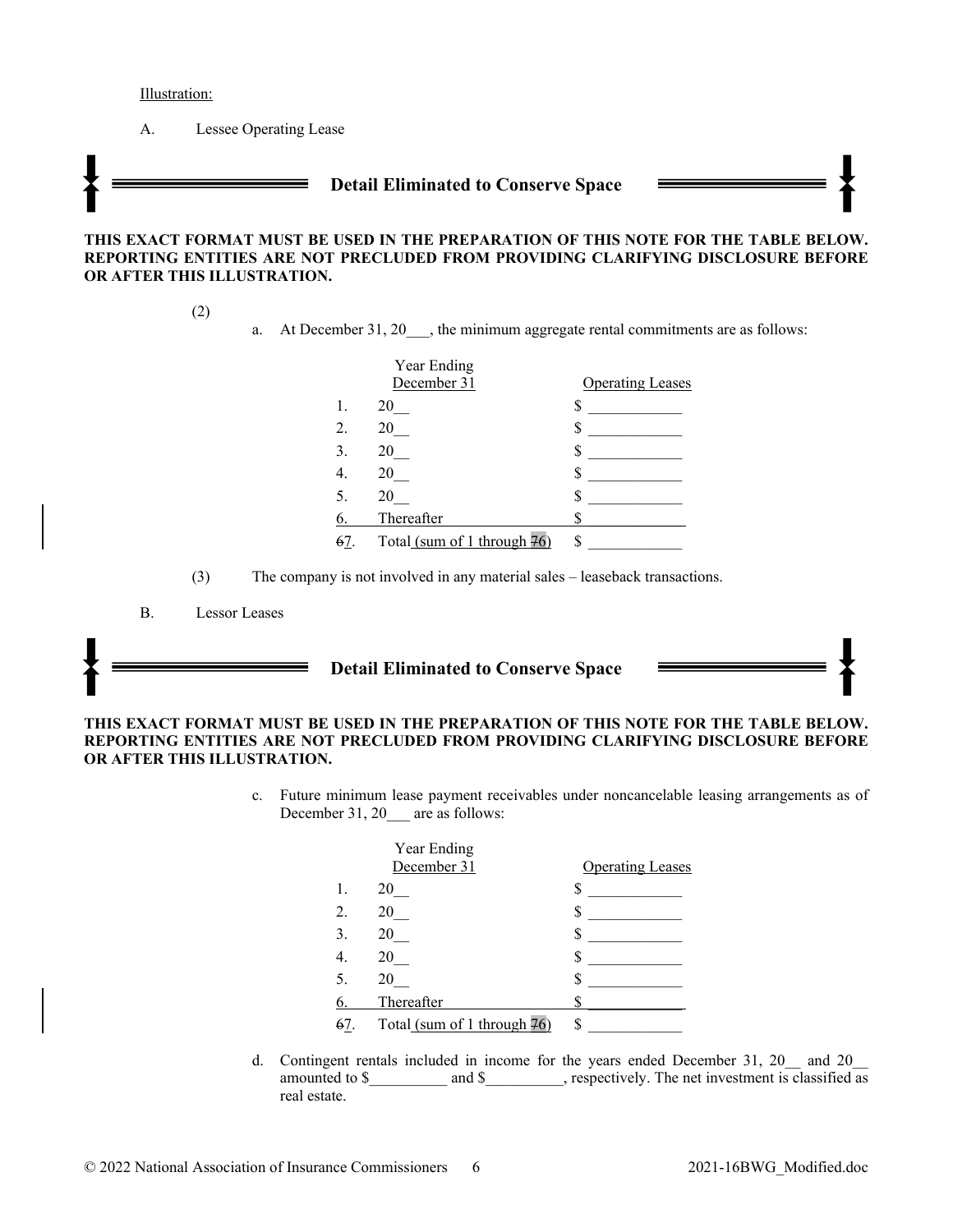#### **THIS EXACT FORMAT MUST BE USED IN THE PREPARATION OF THIS NOTE FOR THE TABLE BELOW. REPORTING ENTITIES ARE NOT PRECLUDED FROM PROVIDING CLARIFYING DISCLOSURE BEFORE OR AFTER THIS ILLUSTRATION.**

#### **(NOTE: THIS DOES NOT INCLUDE THE BEGINNING NARRATIVE.)**

- (2) Leveraged Leases
	- b. The Company's investment in leveraged leases relates to equipment used primarily in the transportation industries. The component of net income from leveraged leases at December 31, 20<sub>\_</sub> and December 31, 20<sub>\_</sub> were as shown below:

|                                            |                                                                                   | 20 |  |  |  |
|--------------------------------------------|-----------------------------------------------------------------------------------|----|--|--|--|
| 1.                                         | Income from leveraged leases before income<br>tax including investment tax credit |    |  |  |  |
|                                            | Less current income tax                                                           |    |  |  |  |
|                                            | 3. Net income from leveraged leases $(1-2)$                                       |    |  |  |  |
|                                            |                                                                                   |    |  |  |  |
| <b>Detail Eliminated to Conserve Space</b> |                                                                                   |    |  |  |  |
|                                            |                                                                                   |    |  |  |  |
|                                            |                                                                                   |    |  |  |  |

W:\QA\BlanksProposals\2021-16BWG\_Modified.doc